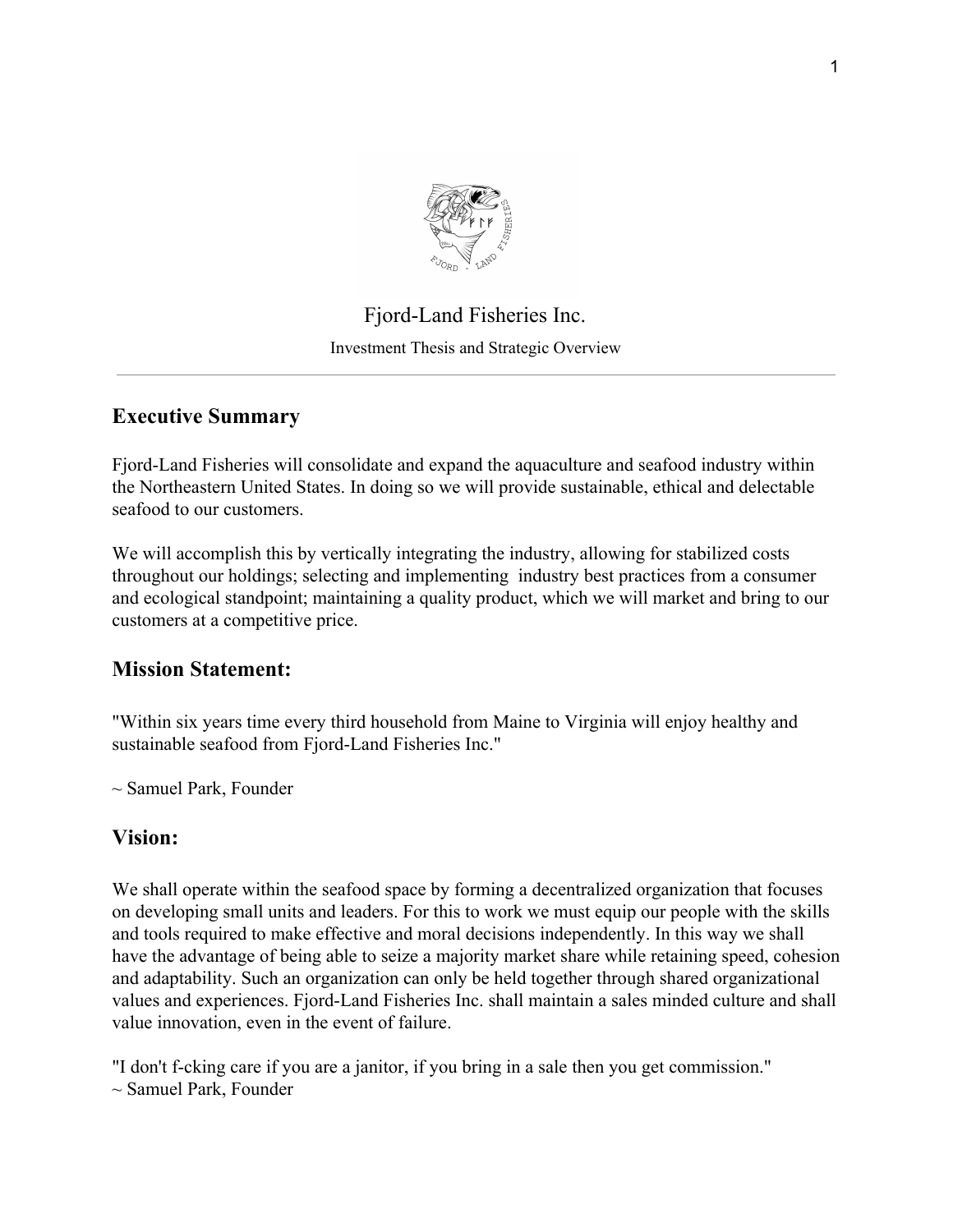# **Organization**:

# Fjord-Land Fisheries

Fjord-Land Fisheries Inc. is the investment holding company which holds a majority equity stake in acquired companies through an acquisition vehicle. Each acquired company will declare a dividend payable to the acquisition vehicle; the acquisition vehicle in turn will pay a dividend to Fjord-Land Fisheries after covering the debt service and paying any other expenses. Fjord-Land Fisheries Inc. is incorporated in the State of Delaware.

# I.P. Holding Company

Additionally Fjord-Land Fisheries will have a majority stake in our I.P. holding company which will also declare a dividend payable to Fjord-Land Fisheries. The I.P. holding company will retain all intellectual property such as trademarks, copyrights and patents, collecting fees from their usage both from within and without the holdings. The I.P. holding company is yet to be incorporated, will most likely be a Delaware LLC.

#### Subsidiary Companies

Subsidiary companies shall include acquisition vehicle LLCs, acquired target companies and "budded companies" formed by splitting acquired targets into new companies. Acquisition vehicle LLCs shall hold one acquired target company, these LLCs will most likely be formed in the State of the intended target.

All other subsidiary companies shall be held with a singular purpose in mind; while they may have multifaceted operations they'll have a primary task and purpose. I.E. distribute, sell, farm seafood, process etc.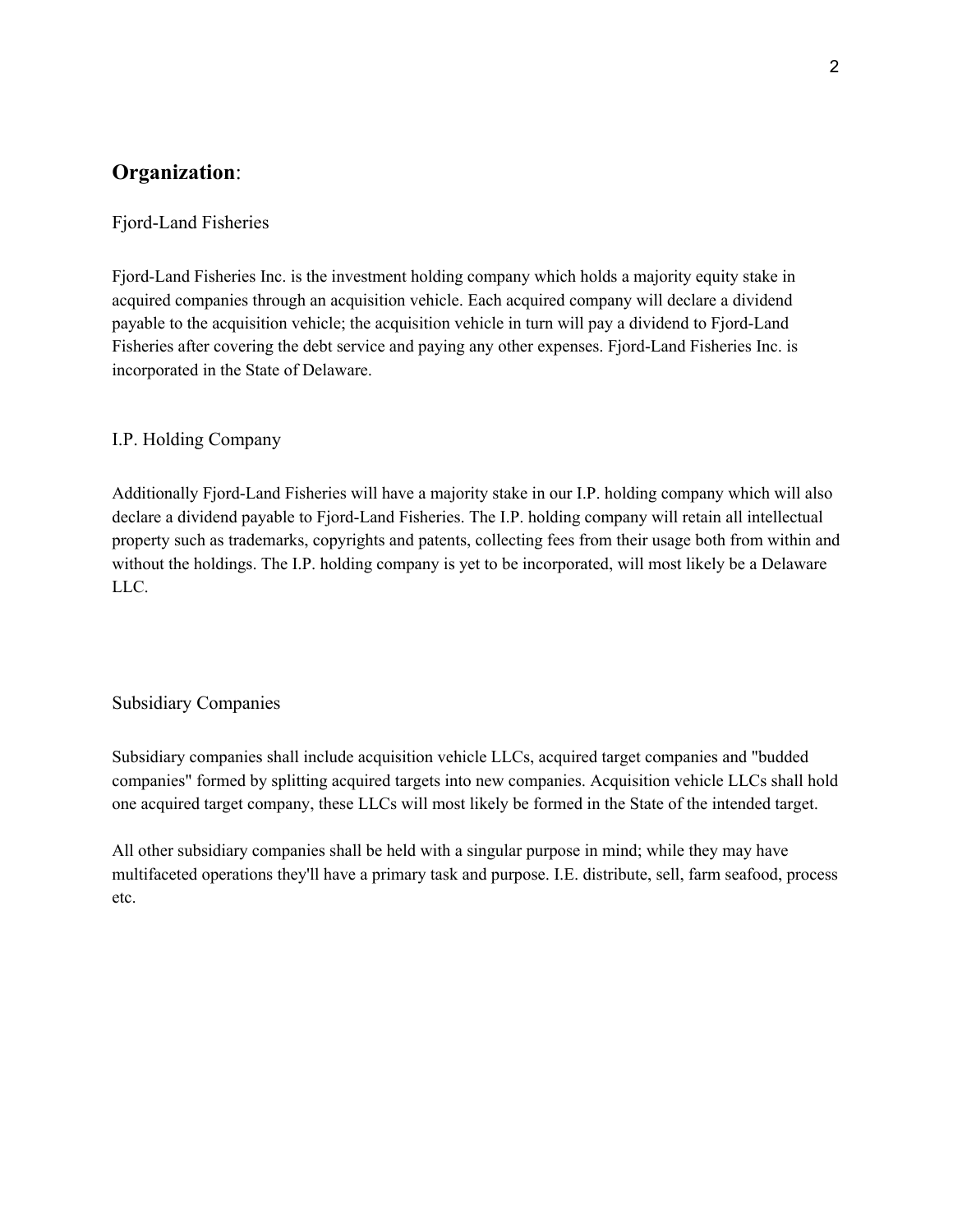# **Methods:**

Investment Outline;

Our first several acquisitions must be executed with extreme care and scrutiny, not only through a thorough due diligence but also by keeping an eye cast towards the future to determine our targets' place in it. In phase one what is most important is guaranteeing a stable cash flow, in this way we can continue to expand despite economic downturns, such as a second wave of Covid-19, collapsing markets or geopolitical insecurity. Once we have established a stable system our next objective in phase two and three is to expand and experiment; constant innovation and improvement are imperative.

# Target Profile;

An ideal target will have the following features;

- Gross Profit margins of 20% or greater, 30% is typical for most of our potential targets
- Have been in business for at least five years
- Have three years financial statements and tax returns available
- The owner is motivated to sell and has a clear reason for doing so
- The business has sound economics and is in full compliance with the law

Sales Vehicles;

- Generates revenue year round and in economic downturns, can sell during a lockdown
- Is sufficiently positioned away from the coast to reduce the number of competitors
- Has a clear pathway of improvement or optimization

#### Farms;

- Product has an excellent taste and is of at least median quality
- Three methods of which product can be sold and the ability to quickly pivot between them
- Risks being assessed and appropriately addressed with mitigation plans and contingencies

Investing with a minority Stake;

- Have a written agreement to include expected distributions, royalty's, etc.
- Have collateral and defined terms of recourse for breached agreements
- Standard due diligence of the business
- Determine any possible method of increasing revenue
- Conduct a thorough interview and background check of the owner, determine if his philosophy and vision for the business is compatible with Fjord-Land Fisheries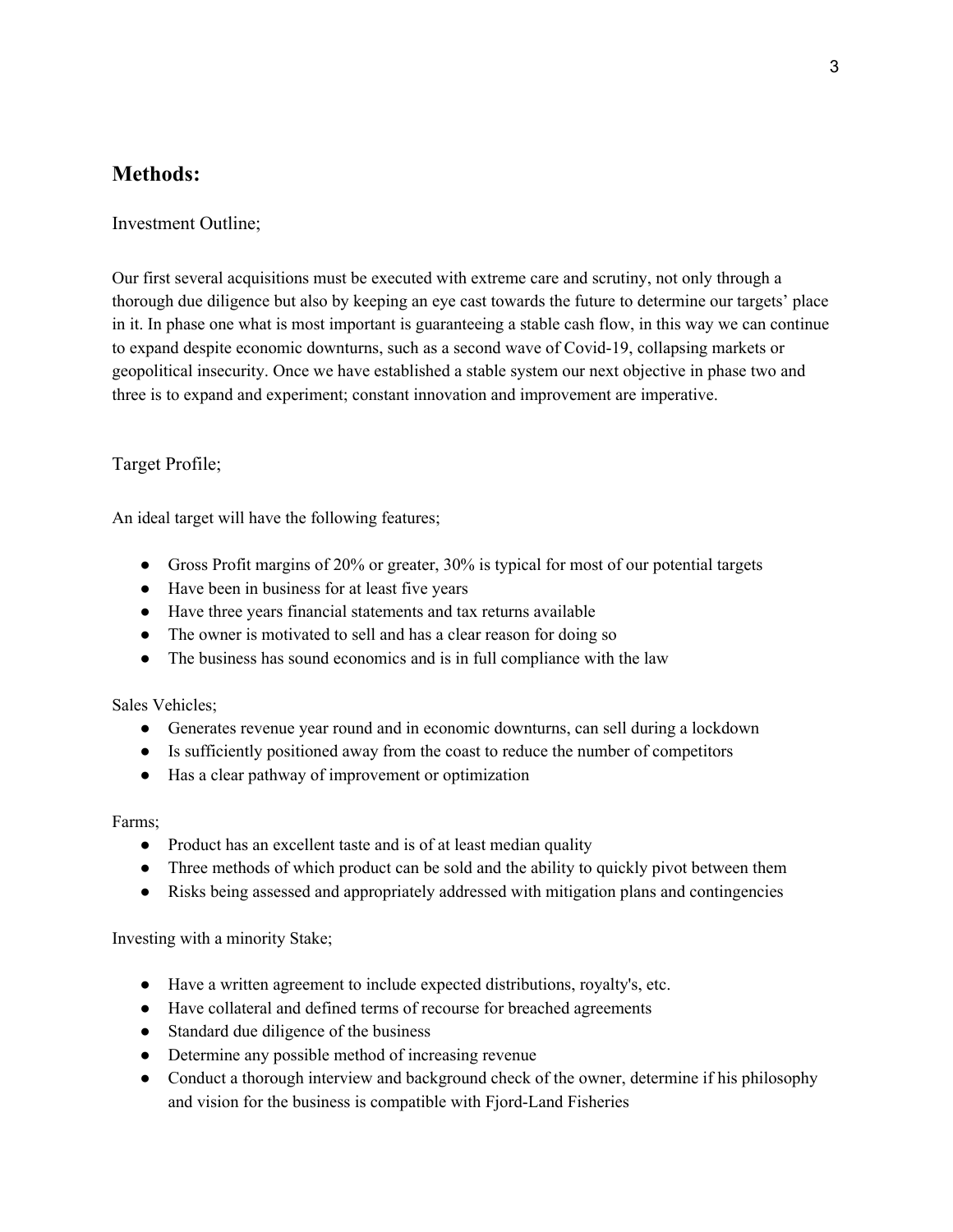# Capital Stack;

The following factors are some of the options available for financing the purchase of a target company.

- Debt financing: Fjord-Land Fisheries will utilize SBA loans both V.A. and accelerated as well as conventional loans. Preferred terms shall be approximate to 6% or less interest, an 80% LTV and 250% DSCR with five to ten years before maturity with no balloon payments
- Cash: funds from Fjord-Land Fisheries both raised from the founder, investors and revenues
- Sellers finance: the seller taking a second or third position note in which they provide equity that they will later be repaid for with interest approximating 8©
- Outside investment: accredited investors may partner with us in an acquisition for a preferred rate of return (10%-15%) on their contribution

# Acquisition Controls;

For each potential acquisition target we consider there shall be an Acquisition Assessment Document drawn up which shall include the following;

- Purpose of the acquisition
- Desired endstate
- Economic Outlook
- Valuation both asset based and cash flow
- Strengths, Weaknesses, Opportunities, and Threats, (S.W.O.T.) analysis
- Porters Five Forces summary
- Risk analysis
- Mitigation plans
- Supply chain assessment
- Q of E
- Compliance audit
- Key ratios

The purpose of doing this is to justify and deeply examine the proposed acquisition to limit any risks and explore possible opportunities.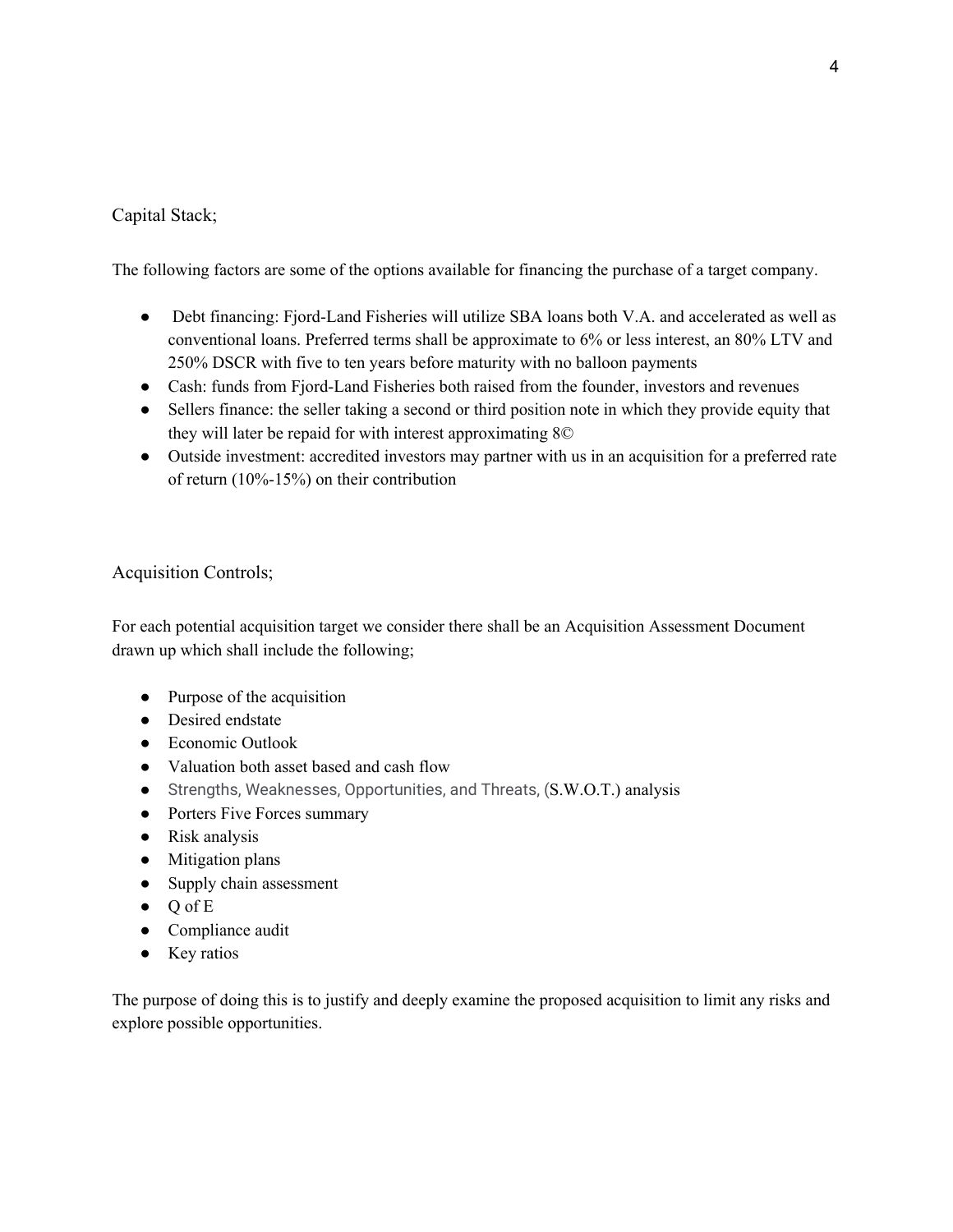## Northeast Seafood Market Analysis

# Effects of Covid-19:

The effects of Covid-19 on the seafood industry have been quite significant: approximately 30% of seafood within the U.S. was consumed in restaurants; this portion of seafood sales has virtually disappeared. However the amount of fresh and frozen seafood bought from stores and online has drastically increased. The exact numbers on this trend are still coming out, however anecdotes from seafood markets support this.

### Seafood Markets:

Covid-19 Effects: Covid-19 has reportedly increased the volume of seafood purchased from stores both from seafood markets and from general retailers.

Competition: Few competitors, it's not a popular business to enter. The greatest source of competition is from large generalist retailers who are losing favor with consumers.

Potential for new entrants to the market: It's not likely there will be a drastic increase of seafood markets in the near future; it's an unpopular business and the licensing required is an effective deterrent

Power of Suppliers: The power of suppliers is partially dependent upon the location of the market: markets closer to the coast have more possible suppliers to choose from; coastal markets experience low power of suppliers. Each landlocked market should be assumed to have a different number of suppliers to choose from.

Power of Customers: The customers of these markets have considerable power as they can shop from larger retailers, unless they are purchasing bulk quantities.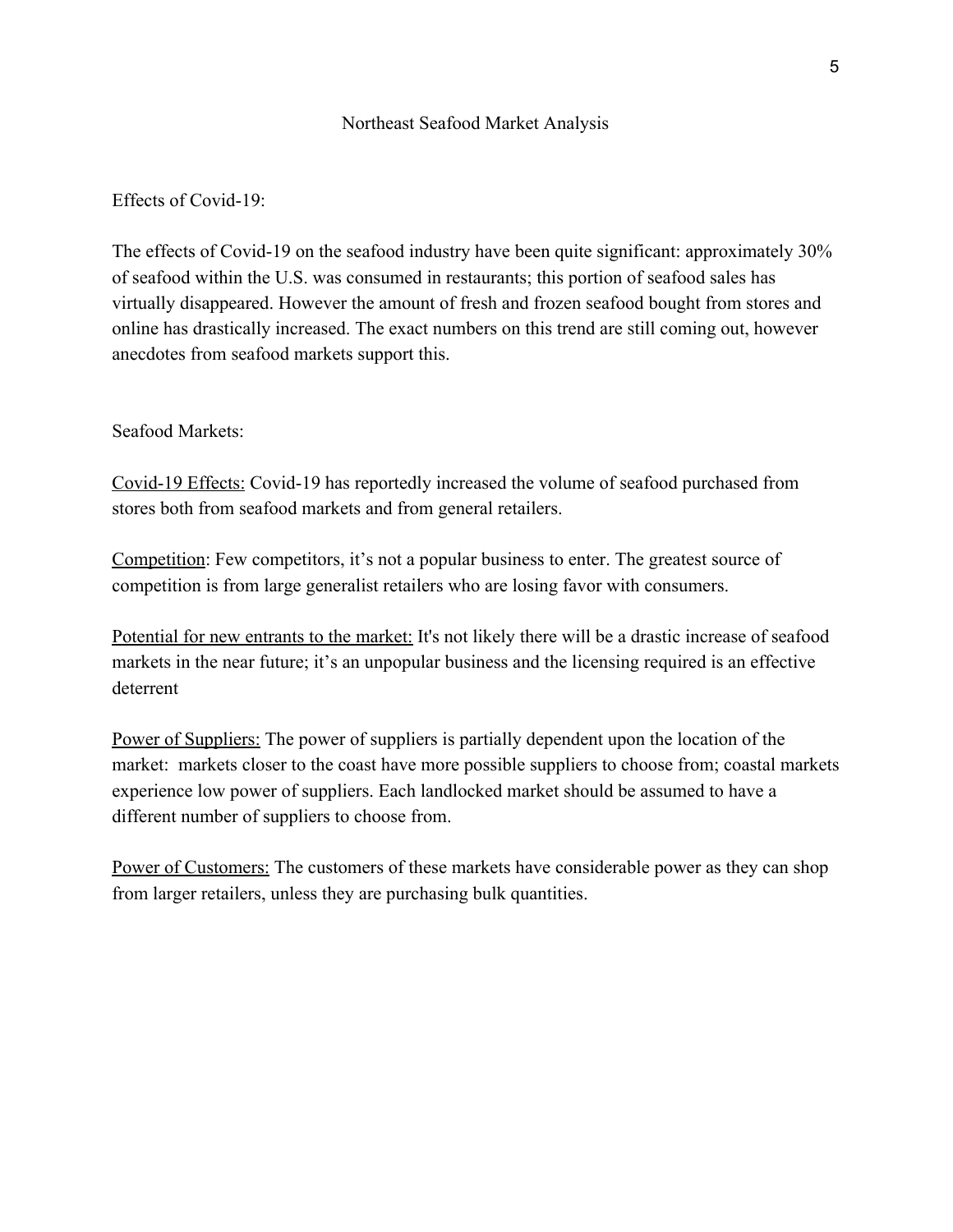Seafood Wholesalers:

Covid-19 Effects: A significant portion of the customer base that wholesalers have are restaurants; this portion has been effectively destroyed. It will take years to recover from the effects of this; in the short term this presents an opportunity for growth.

Competition: The competition within wholesaling has become extremely fierce, because Covid-19 has caused restaurants to close, reducing total market share.

Potential of new entrants into the market: Extremely unlikely as there are extensive regulatory barriers and start up costs, and the industry is not welcoming to newcomers; it's not a sought after business model.

Power of Suppliers: Low: seafood at wholesale is typically a global commodity market especially near coastal areas which results in frequent price wars.

Power of Customers: Area and quality of seafood depending, some inland areas are extremely underserved in this regard resulting in customers making due with what the market can offer. Coastal and more populous areas have more competitors crowding the marketplace resulting in more options for the customer.

Seafood Processors:

Covid-19 Effects: Some larger protein processing facilities including seafood have had to shut down or reduce staffing for safety reasons.

Competition: Coastal Areas: moderate, inland: low to non existent. To justify this business model a consistent and high volume of seafood is required.

Potential of new entrants into the market: Very low: there are regulatory barriers to entry, extremely high start up costs and the smells associated with the operations make it unpopular.

Power of Suppliers: Moderate -- a consistent volume of seafood is required so long term agreements with farms and fishing vessels are common, even where not necessary. This results in some extent of price stability.

Power of Customers: Coastal Areas: moderate, Inland: low to non existent. This is a direct result of the number of competitors which follows the geographic trend.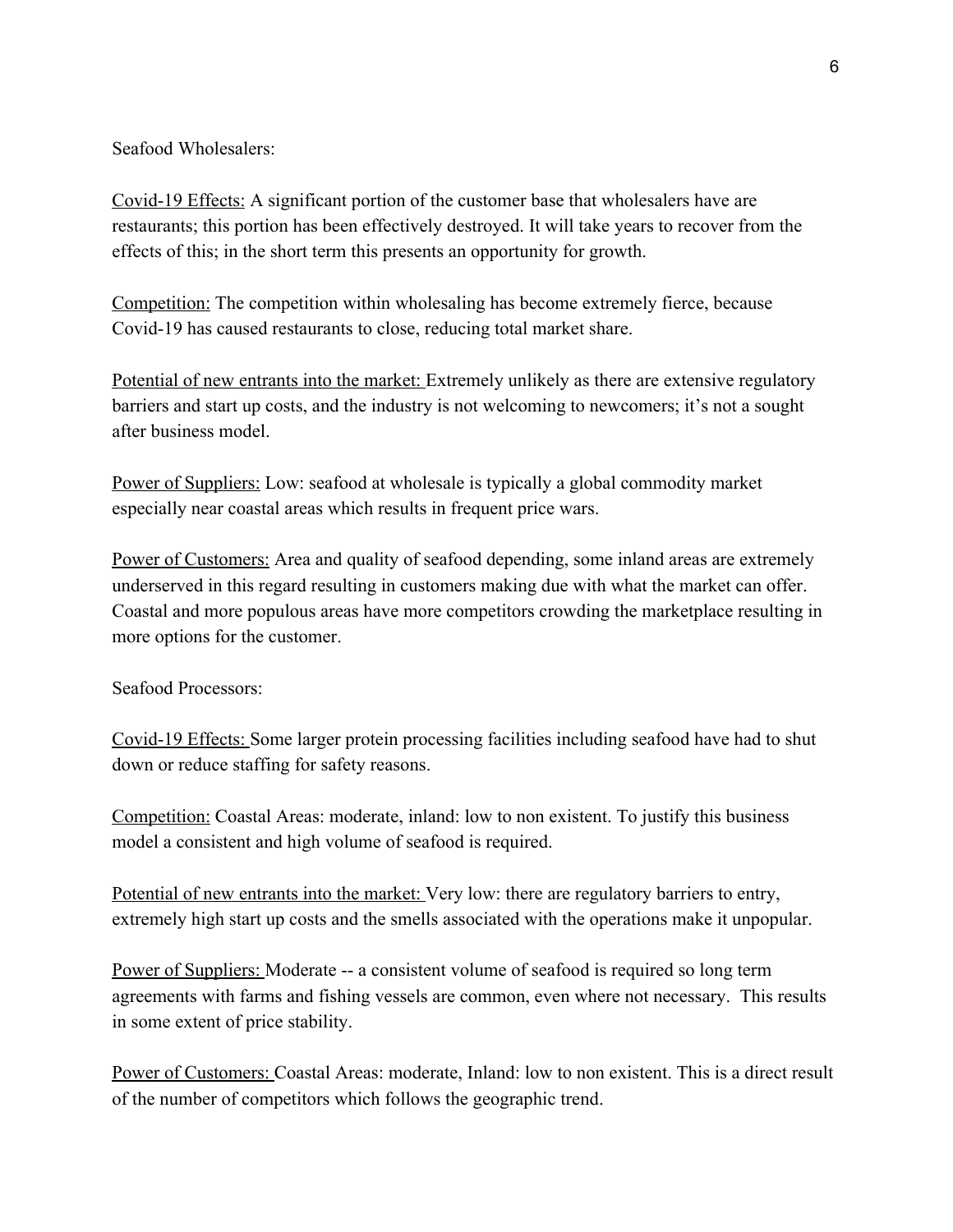# Shellfish Farms:

Covid-19 Effects: Due to the decrease of the vacation season and demand from restaurants, inventory for many farms has drastically increased, resulting in a glut in the market.

Competition: Very high: these farms are almost exclusively coastal in nature requiring similar conditions which places many farms within close proximity,making the ability to sell inland a major competitive advantage.

Potential of new entrants into the market: Moderate: Extensive regulatory barriers and municipality approval requirements create a barrier to entry. Nonetheless, this is an increasingly popular business.

Power of Suppliers: Low: the equipment used is relatively simple and commonly found in areas with extensive farms. The spat or seed for shellfish is not overly expensive; however, paying more for quality definitely pays off here.

Power of Customers: Varying on species but otherwise moderate: Customers will compete for higher quality shellfish for raw bars etc. However, cooked shellfish is more of a commodity.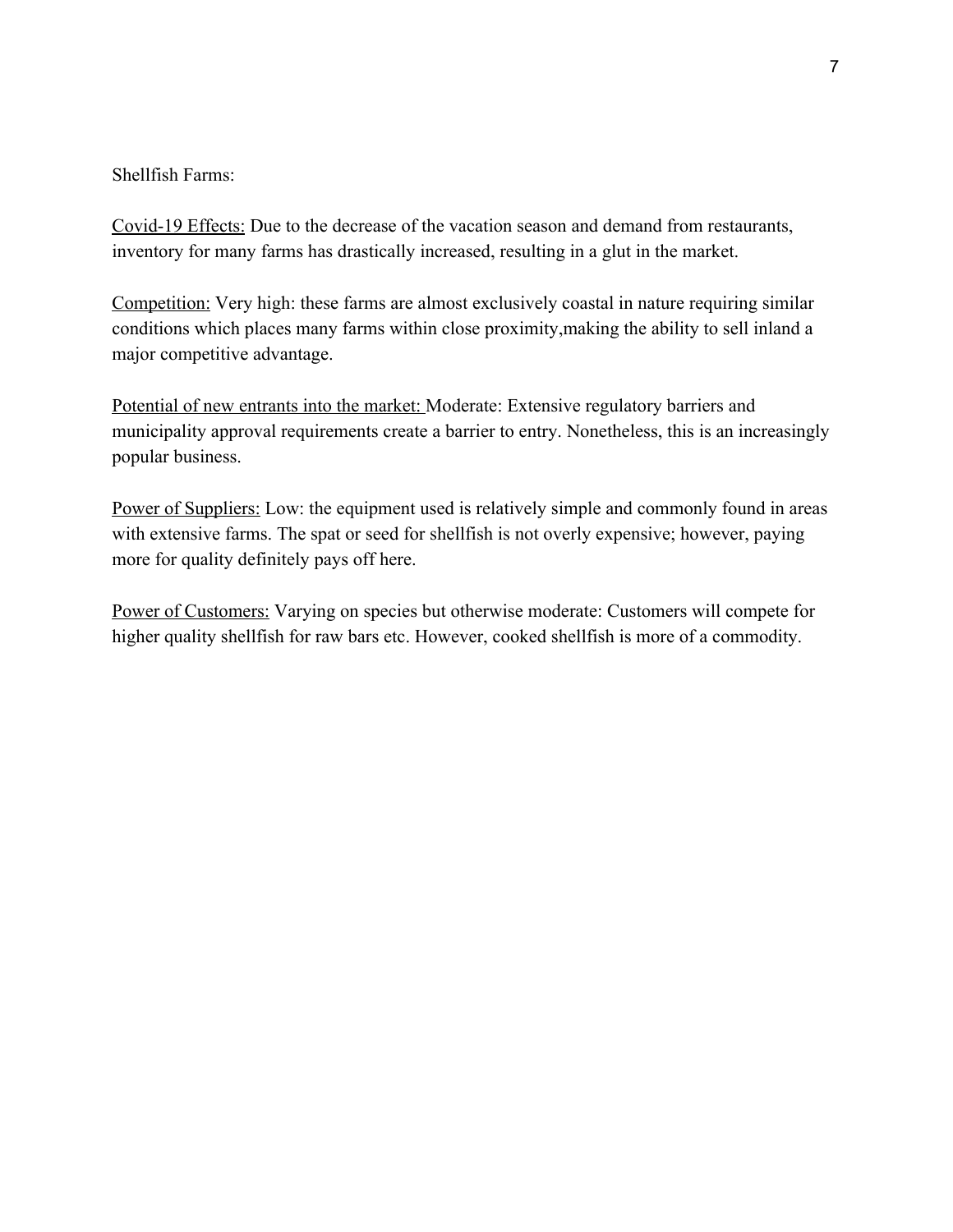Finfish Farms:

Covid-19 Effects: Many of the land based farms had long term agreements with local restaurants to achieve higher margins; with many restaurants being shut down, these farms are adapting or struggling. Offshore farms are subject to global seafood prices which at present are fluctuating wildly.

Competition: High for offshore operations, low for inland farms: there's heavy competition in coastal areas, particularly in Maine. The most commonly farmed species is Atlantic Salmon. The inland farms within the northeast have almost all made the decision to farm different species and are very dispersed, which means that they are only in competition when and where they intersect with the global marketplace.

Potential of new entrants into the market: The offshore farming method has a very low potential; the inland farming method has a moderate potential. Offshore farms face heavy regulatory barriers and confusing legislation. Inland operations are increasingly popular and are favorable for ecological reasons. Frequently it is difficult to get concrete information about regulatory requirements, which can lead to delayed or stalled proposals. This means the cost and time to start up and bringing the product to market is often quite high, a serious obstacle to start up.

Power of Suppliers: Low and decreasing; as aquaculture proliferates so does the marketplace for the fry equipment and finite supplies. Due to Covid-19, supply chains should be carefully mapped and alternate options selected.

Power of Customers: High or very low, with farming finfish species depending on whether the farm is either competing on a global commodity marketplace or farming a very unique species that cannot be easily accessed in that part of the world due either to overfishing or other ecological constraints.